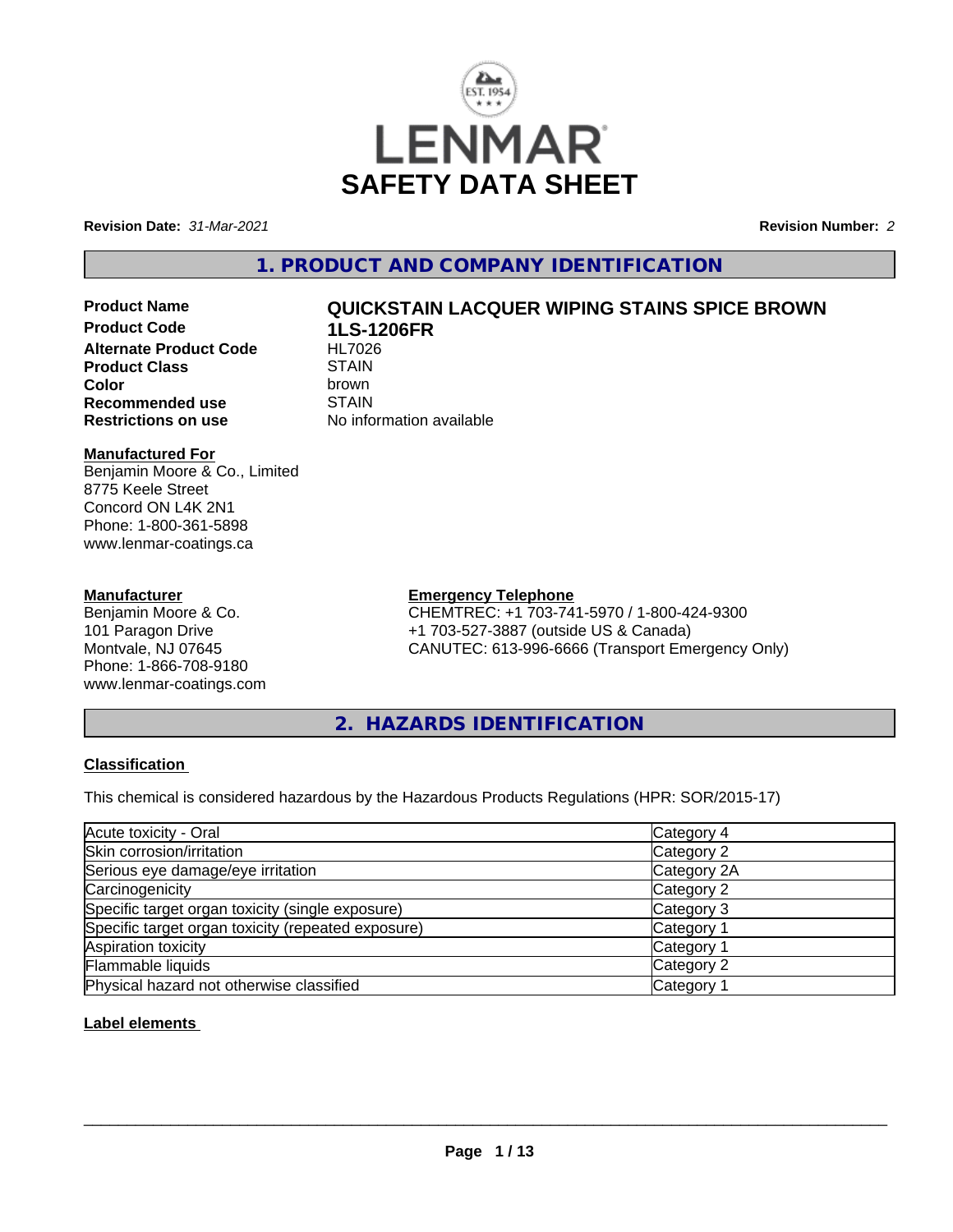#### **Danger**

#### **Hazard statements**

Harmful if swallowed Causes skin irritation Causes serious eye irritation Suspected of causing cancer May cause respiratory irritation. May cause drowsiness or dizziness Causes damage to organs through prolonged or repeated exposure May be fatal if swallowed and enters airways Highly flammable liquid and vapor Reactive flammable material



#### **Appearance** liquid **Odor** solvent

#### **Precautionary Statements - Prevention**

Obtain special instructions before use Do not handle until all safety precautions have been read and understood Use personal protective equipment as required Wash face, hands and any exposed skin thoroughly after handling Do not eat, drink or smoke when using this product Wear eye/face protection Do not breathe dust/fume/gas/mist/vapors/spray Use only outdoors or in a well-ventilated area Keep away from heat, hot surfaces, sparks, open flames and other ignition sources. No smoking Keep container tightly closed Ground/bond container and receiving equipment Use explosion-proof electrical/ventilating/lighting/equipment Use only non-sparking tools Take precautionary measures against static discharge Keep cool

#### **Precautionary Statements - Response**

IF exposed or concerned: Get medical advice/attention

**Eyes**

IF IN EYES: Rinse cautiously with water for several minutes. Remove contact lenses, if present and easy to do. Continue rinsing

If eye irritation persists: Get medical advice/attention

**Skin**

If skin irritation occurs: Get medical advice/attention

IF ON SKIN (or hair): Remove/Take off immediately all contaminated clothing. Rinse skin with water/shower Wash contaminated clothing before reuse

#### **Inhalation**

IF INHALED: Remove victim to fresh air and keep at rest in a position comfortable for breathing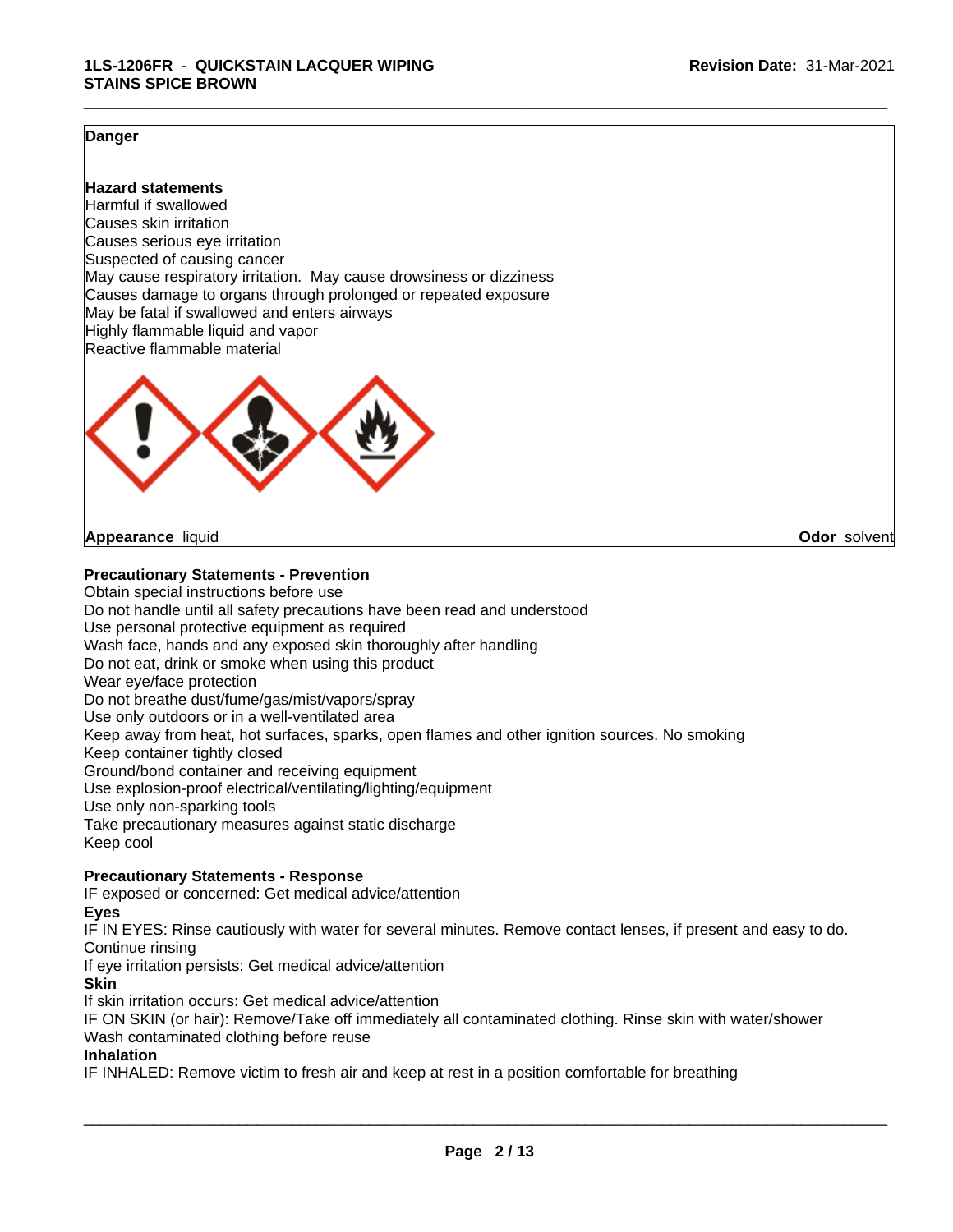#### **Ingestion**

IF SWALLOWED: Immediately call a POISON CENTER or doctor/physician Do NOT induce vomiting Rinse mouth **Fire** In case of fire: Use CO2, dry chemical, or foam for extinction

#### **Precautionary Statements - Storage**

Store locked up Store in a well-ventilated place. Keep container tightly closed

#### **Precautionary Statements - Disposal**

Dispose of contents/container to an approved waste disposal plant

#### **Other information**

No information available

### **3. COMPOSITION INFORMATION ON COMPONENTS**

\_\_\_\_\_\_\_\_\_\_\_\_\_\_\_\_\_\_\_\_\_\_\_\_\_\_\_\_\_\_\_\_\_\_\_\_\_\_\_\_\_\_\_\_\_\_\_\_\_\_\_\_\_\_\_\_\_\_\_\_\_\_\_\_\_\_\_\_\_\_\_\_\_\_\_\_\_\_\_\_\_\_\_\_\_\_\_\_\_\_\_\_\_

| <b>Chemical name</b>                            | CAS No.    | Weight-%      | Hazardous Material<br>registry number<br>(HMIRA registry #) | Date HMIRA filed and<br>Information Review Act date exemption granted<br>(if applicable) |
|-------------------------------------------------|------------|---------------|-------------------------------------------------------------|------------------------------------------------------------------------------------------|
| 2-Butoxyethanol                                 | 111-76-2   | 15 - 40%      |                                                             |                                                                                          |
| Propylene glycol monomethyl<br>ether acetate    | 108-65-6   | $10 - 30%$    |                                                             |                                                                                          |
| Distillates, petroleum,<br>hydrotreated light   | 64742-47-8 | $7 - 13%$     |                                                             |                                                                                          |
| n-Butyl acetate                                 | 123-86-4   | $3 - 7%$      |                                                             |                                                                                          |
| Stoddard solvent                                | 8052-41-3  | - 5%          |                                                             |                                                                                          |
| Acetone                                         | 67-64-1    | - 5%          |                                                             |                                                                                          |
| cellulose, nitrate                              | 9004-70-0  | - 5%          |                                                             | ۰                                                                                        |
| VM&P naphtha                                    | 64742-89-8 | $-5%$         | $\overline{\phantom{a}}$                                    | $\overline{\phantom{0}}$                                                                 |
| Iron oxide                                      | 1309-37-1  | - 5%          |                                                             |                                                                                          |
| Isopropyl alcohol                               | 67-63-0    | - 5%          |                                                             |                                                                                          |
| <b>Odorless Mineral Spirits</b>                 | 64741-65-7 | - 5%          |                                                             |                                                                                          |
| Solvent naphtha, petroleum,<br>medium aliphatic | 64742-88-7 | $1 - 5%$      |                                                             |                                                                                          |
| Carbon black                                    | 1333-86-4  | $0.25 - 0.5%$ |                                                             | -                                                                                        |

#### **Confidential Business Information note**

\*The exact percentage (concentration) of composition has been withheld as a trade secret

 $\overline{\phantom{a}}$  ,  $\overline{\phantom{a}}$  ,  $\overline{\phantom{a}}$  ,  $\overline{\phantom{a}}$  ,  $\overline{\phantom{a}}$  ,  $\overline{\phantom{a}}$  ,  $\overline{\phantom{a}}$  ,  $\overline{\phantom{a}}$  ,  $\overline{\phantom{a}}$  ,  $\overline{\phantom{a}}$  ,  $\overline{\phantom{a}}$  ,  $\overline{\phantom{a}}$  ,  $\overline{\phantom{a}}$  ,  $\overline{\phantom{a}}$  ,  $\overline{\phantom{a}}$  ,  $\overline{\phantom{a}}$ 

**4. FIRST AID MEASURES**

**General Advice If symptoms persist, call a physician. Show this safety data** If symptoms persist, call a physician. Show this safety data sheet to the doctor in attendance.

**Eye Contact Immediately flush with plenty of water. After initial flushing,** remove any contact lenses and continue flushing for at least 15 minutes. Keep eye wide open while rinsing. If symptoms persist, call a physician.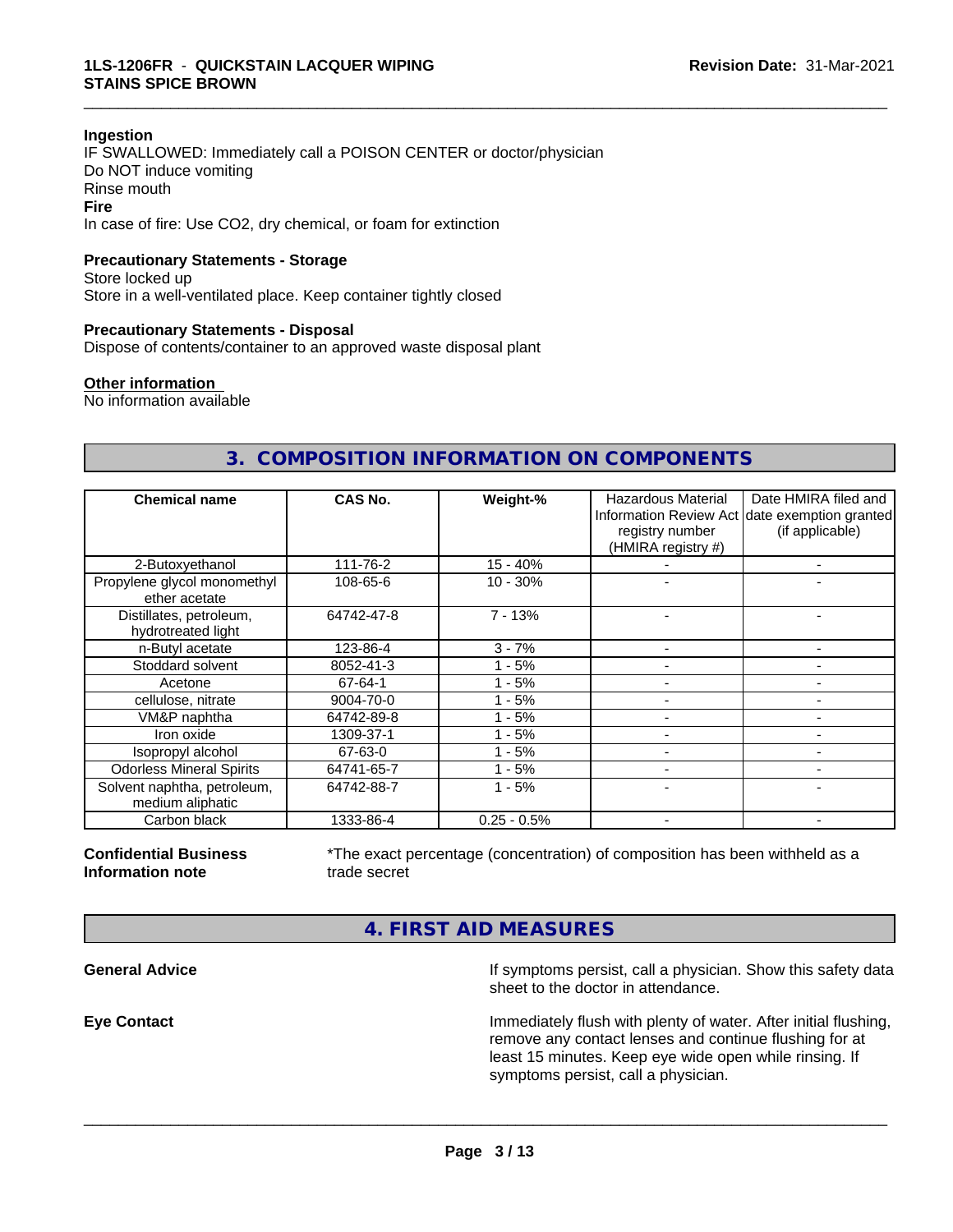| <b>Skin Contact</b>                    | Wash off immediately with soap and plenty of water<br>removing all contaminated clothes and shoes. If skin<br>irritation persists, call a physician.                                             |
|----------------------------------------|--------------------------------------------------------------------------------------------------------------------------------------------------------------------------------------------------|
| <b>Inhalation</b>                      | Move to fresh air. If symptoms persist, call a physician.<br>If not breathing, give artificial respiration. Call a physician<br>immediately.                                                     |
| Ingestion                              | Clean mouth with water and afterwards drink plenty of<br>water. Do not induce vomiting without medical advice.<br>Never give anything by mouth to an unconscious person.<br>Consult a physician. |
| <b>Protection Of First-Aiders</b>      | Use personal protective equipment.                                                                                                                                                               |
| <b>Most Important Symptoms/Effects</b> | No information available.                                                                                                                                                                        |
| <b>Notes To Physician</b>              | Treat symptomatically.                                                                                                                                                                           |
|                                        |                                                                                                                                                                                                  |

**5. FIRE-FIGHTING MEASURES**

| <b>Flammable Properties</b>                                                      | Vapors may travel considerable distance to a source of<br>ignition and flash back. Vapors may cause flash fire.                                                                                                                                                                                |
|----------------------------------------------------------------------------------|------------------------------------------------------------------------------------------------------------------------------------------------------------------------------------------------------------------------------------------------------------------------------------------------|
| <b>Suitable Extinguishing Media</b>                                              | Foam, dry powder or water. Use extinguishing measures<br>that are appropriate to local circumstances and the<br>surrounding environment.                                                                                                                                                       |
| Protective equipment and precautions for firefighters                            | As in any fire, wear self-contained breathing apparatus<br>pressure-demand, MSHA/NIOSH (approved or equivalent)<br>and full protective gear.                                                                                                                                                   |
| <b>Hazardous combustion products</b>                                             | Burning may result in carbon dioxide, carbon monoxide<br>and other combustion products of varying composition<br>which may be toxic and/or irritating.                                                                                                                                         |
| <b>Specific Hazards Arising From The Chemical</b>                                | Flammable. Flash back possible over considerable<br>distance. Keep product and empty container away from<br>heat and sources of ignition. Closed containers may<br>rupture if exposed to fire or extreme heat. Thermal<br>decomposition can lead to release of irritating gases and<br>vapors. |
| <b>Sensitivity to mechanical impact</b>                                          | No.                                                                                                                                                                                                                                                                                            |
| Sensitivity to static discharge                                                  | Yes                                                                                                                                                                                                                                                                                            |
| <b>Flash Point Data</b><br>Flash point (°F)<br>Flash Point (°C)<br><b>Method</b> | 47<br>8<br><b>PMCC</b>                                                                                                                                                                                                                                                                         |
| <b>Flammability Limits In Air</b>                                                |                                                                                                                                                                                                                                                                                                |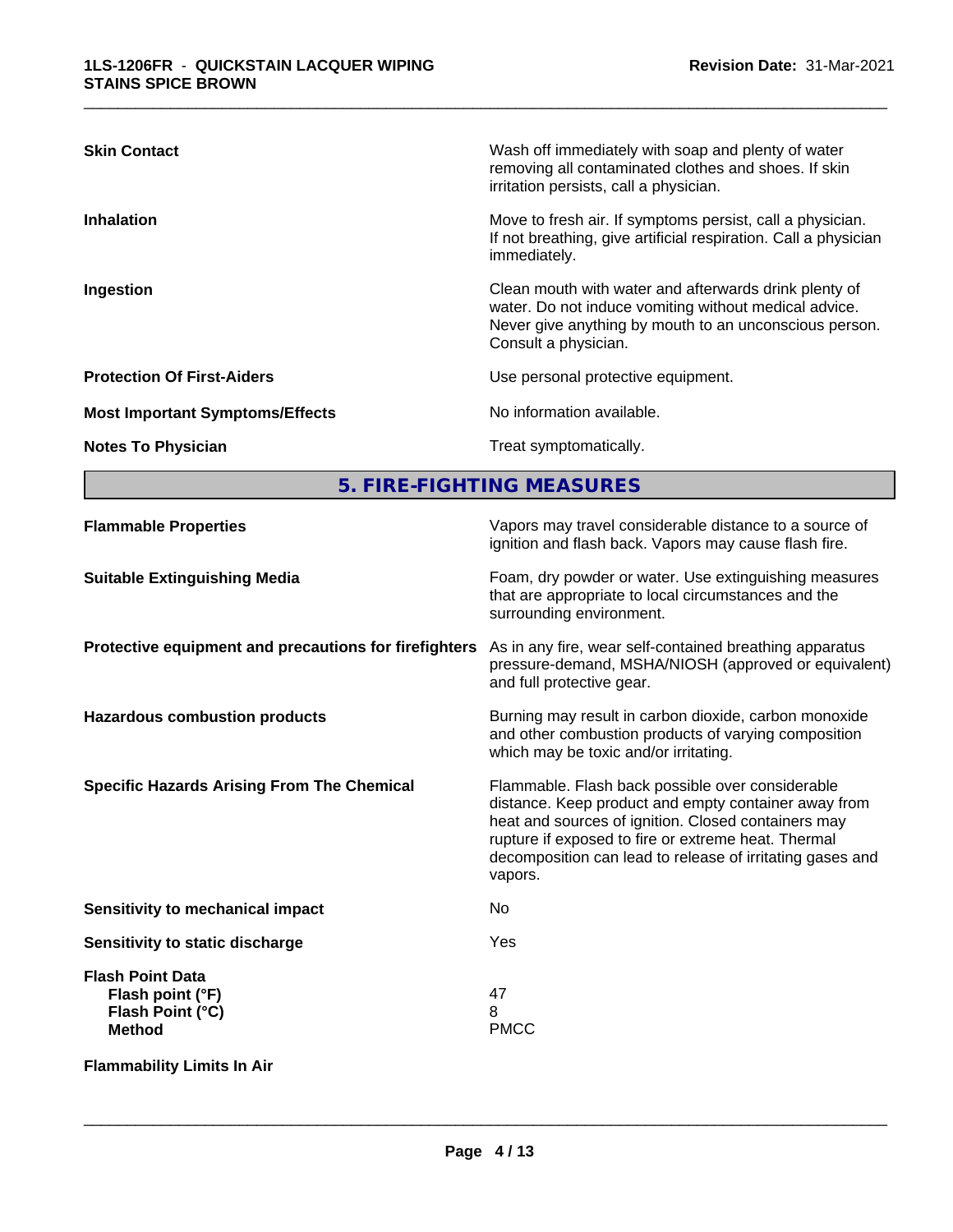#### **Lower flammability limit:**<br> **Upper flammability limit:** Not available<br>
Not available **Upper flammability limit:**

\_\_\_\_\_\_\_\_\_\_\_\_\_\_\_\_\_\_\_\_\_\_\_\_\_\_\_\_\_\_\_\_\_\_\_\_\_\_\_\_\_\_\_\_\_\_\_\_\_\_\_\_\_\_\_\_\_\_\_\_\_\_\_\_\_\_\_\_\_\_\_\_\_\_\_\_\_\_\_\_\_\_\_\_\_\_\_\_\_\_\_\_\_

**NFPA Health:** 3 **Flammability:** 3 **Instability:** 1 **Special:** Not Applicable

#### **NFPA Legend**

- 0 Not Hazardous
- 1 Slightly
- 2 Moderate
- 3 High
- 4 Severe

*The ratings assigned are only suggested ratings, the contractor/employer has ultimate responsibilities for NFPA ratings where this system is used.*

*Additional information regarding the NFPA rating system is available from the National Fire Protection Agency (NFPA) at www.nfpa.org.*

#### **6. ACCIDENTAL RELEASE MEASURES**

| Remove all sources of ignition. Take precautions to<br>prevent flashback. Ground and bond all containers and<br>handling equipment. Take precautionary measures against<br>static discharges. Ensure adequate ventilation. Avoid<br>contact with skin, eyes and clothing. Use personal<br>protective equipment.  |
|------------------------------------------------------------------------------------------------------------------------------------------------------------------------------------------------------------------------------------------------------------------------------------------------------------------|
| Prevent further leakage or spillage if safe to do so. Do not<br>allow material to contaminate ground water system.<br>Prevent product from entering drains. Do not flush into<br>surface water or sanitary sewer system. Local authorities<br>should be advised if significant spillages cannot be<br>contained. |
| See Section 12 for additional Ecological Information.                                                                                                                                                                                                                                                            |
| Dam up. Soak up with inert absorbent material. Use a<br>non-sparking or explosion proof means to transfer material<br>to a sealed, appropriate container for disposal. Clean<br>contaminated surface thoroughly.                                                                                                 |
|                                                                                                                                                                                                                                                                                                                  |

**7. HANDLING AND STORAGE**

**Handling Handling Avoid contact with skin, eyes and clothing. Wear personal and <b>Handling Avoid contact with skin, eyes and clothing. Wear personal** protective equipment. Do not breathe vapors or spray mist. Use only in ventilated areas. Prevent vapor build-up by providing adequate ventilation during and after use.

> Take precautionary measures against static discharges. To avoid ignition of vapors by static electricity discharge, all metal parts of the equipment must be grounded. Keep away from heat, sparks and flame. Do not smoke. Extinguish all flames and pilot lights, and turn off stoves, heaters, electric motors and other sources of ignition during use and until all vapors are gone. Ignition and/or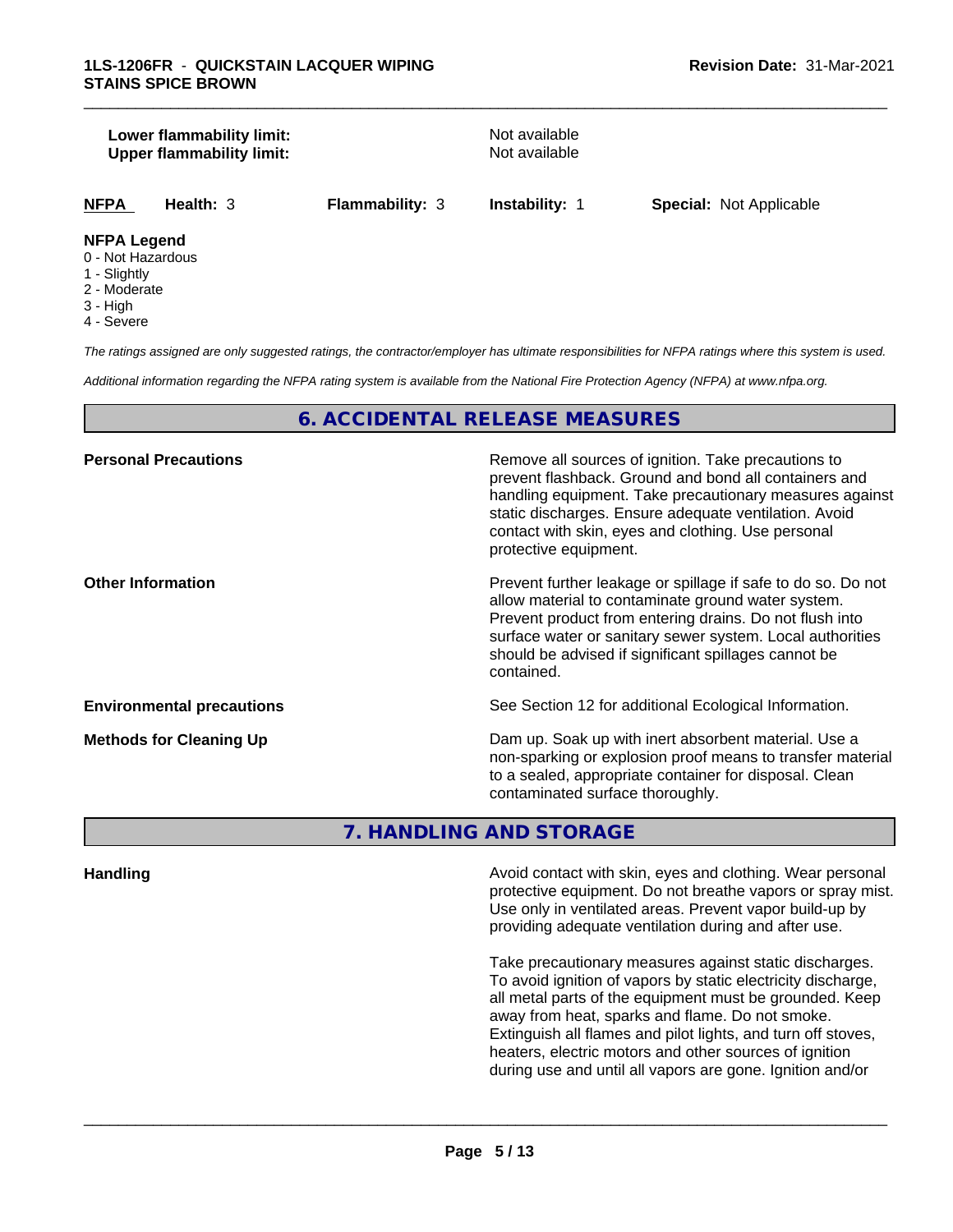flash back may occur.

\_\_\_\_\_\_\_\_\_\_\_\_\_\_\_\_\_\_\_\_\_\_\_\_\_\_\_\_\_\_\_\_\_\_\_\_\_\_\_\_\_\_\_\_\_\_\_\_\_\_\_\_\_\_\_\_\_\_\_\_\_\_\_\_\_\_\_\_\_\_\_\_\_\_\_\_\_\_\_\_\_\_\_\_\_\_\_\_\_\_\_\_\_

**Storage Keep containers tightly closed in a dry, cool and get a dry and structure in a dry and structure in a dry and structure in a dry and structure in a dry and structure in a dry and structure in a dry and structure** well-ventilated place. Keep away from heat. Keep away from open flames, hot surfaces and sources of ignition. Keep in properly labeled containers. Keep out of the reach of children.

**Incompatible Materials Incompatible with strong acids and bases and strong** oxidizing agents.

#### **8. EXPOSURE CONTROLS/PERSONAL PROTECTION**

#### **Exposure Limits**

| <b>Chemical name</b>                          | <b>ACGIH TLV</b>                                            | <b>Alberta</b>                                                                                   | <b>British Columbia</b>                                                                            | <b>Ontario</b>                                | Quebec                                                                                              |
|-----------------------------------------------|-------------------------------------------------------------|--------------------------------------------------------------------------------------------------|----------------------------------------------------------------------------------------------------|-----------------------------------------------|-----------------------------------------------------------------------------------------------------|
| 2-Butoxyethanol                               | TWA: 20 ppm                                                 | 20 ppm - TWA<br>97 mg/m $3$ - TWA                                                                | 20 ppm - TWA                                                                                       | 20 ppm - TWA                                  | 20 ppm - TWAEV<br>97 mg/m <sup>3</sup> - TWAEV                                                      |
| Propylene glycol monomethyl<br>ether acetate  | N/E                                                         | N/E                                                                                              | 50 ppm - TWA<br>75 ppm - STEL                                                                      | 50 ppm - TWA<br>$270$ mg/m <sup>3</sup> - TWA | N/E                                                                                                 |
| Distillates, petroleum,<br>hydrotreated light | N/E                                                         | N/E                                                                                              | $200$ mg/m <sup>3</sup> - TWA<br>Skin absorption can<br>contribute to overall<br>exposure.         | N/E                                           | N/E                                                                                                 |
| n-Butyl acetate                               | STEL: 150 ppm<br>TWA: 50 ppm                                | 150 ppm - TWA<br>$713$ mg/m <sup>3</sup> - TWA<br>200 ppm - STEL<br>950 mg/m <sup>3</sup> - STEL | 20 ppm - TWA                                                                                       | 150 ppm - TWA<br>200 ppm - STEL               | 150 ppm - TWAEV<br>713 mg/m <sup>3</sup> - TWAEV<br>200 ppm - STEV<br>950 mg/m <sup>3</sup> - STEV  |
| Stoddard solvent                              | TWA: 100 ppm                                                | 100 ppm - TWA<br>$572$ mg/m <sup>3</sup> - TWA                                                   | 290 mg/m <sup>3</sup> - TWA<br>580 mg/m <sup>3</sup> - STEL                                        | 525 mg/m <sup>3</sup> - TWA                   | 100 ppm - TWAEV<br>525 mg/m <sup>3</sup> - TWAEV                                                    |
| Acetone                                       | STEL: 500 ppm<br>TWA: 250 ppm                               | 500 ppm - TWA<br>1200 mg/m <sup>3</sup> - TWA<br>750 ppm - STEL<br>1800 mg/m <sup>3</sup> - STEL | 250 ppm - TWA<br>500 ppm - STEL                                                                    | 250 ppm - TWA<br>500 ppm - STEL               | 500 ppm - TWAEV<br>1190 mg/m $3$ - TWAEV<br>1000 ppm - STEV<br>2380 mg/m <sup>3</sup> - STEV        |
| Iron oxide                                    | TWA: $5 \text{ mg/m}^3$<br>respirable particulate<br>matter | $5$ mg/m $3$ - TWA                                                                               | 10 mg/m $3$ - TWA<br>$3$ mg/m <sup>3</sup> - TWA<br>$5 \text{ mg/m}^3$ - TWA<br>10 mg/m $3 -$ STEL | $5 \text{ mg/m}^3$ - TWA                      | 5 mg/m <sup>3</sup> - TWAEV<br>10 mg/m <sup>3</sup> - TWAEV                                         |
| Isopropyl alcohol                             | STEL: 400 ppm<br>TWA: 200 ppm                               | 200 ppm - TWA<br>492 mg/m <sup>3</sup> - TWA<br>400 ppm - STEL<br>984 mg/m <sup>3</sup> - STEL   | 200 ppm - TWA<br>400 ppm - STEL                                                                    | 200 ppm - TWA<br>400 ppm - STEL               | 400 ppm - TWAEV<br>985 mg/m <sup>3</sup> - TWAEV<br>500 ppm - STEV<br>1230 mg/m <sup>3</sup> - STEV |
| Carbon black                                  | TWA: $3 \text{ mg/m}^3$<br>inhalable particulate<br>matter  | $3.5 \text{ mg/m}^3$ - TWA                                                                       | $3$ mg/m $3$ - TWA                                                                                 | $3$ mg/m <sup>3</sup> - TWA                   | $3.5 \text{ mg/m}^3$ - TWAEV                                                                        |

#### **Legend**

ACGIH - American Conference of Governmental Industrial Hygienists

Alberta - Alberta Occupational Exposure Limits

British Columbia - British Columbia Occupational Exposure Limits

Ontario - Ontario Occupational Exposure Limits

Quebec - Quebec Occupational Exposure Limits

N/E - Not established

## **Personal Protective Equipment**<br>**Eye/Face Protection**

**Engineering Measures Engineering Measures Engineering Measures Ensure adequate ventilation, especially in confined areas.** 

Safety glasses with side-shields. If splashes are likely to occur, wear: Tightly fitting safety goggles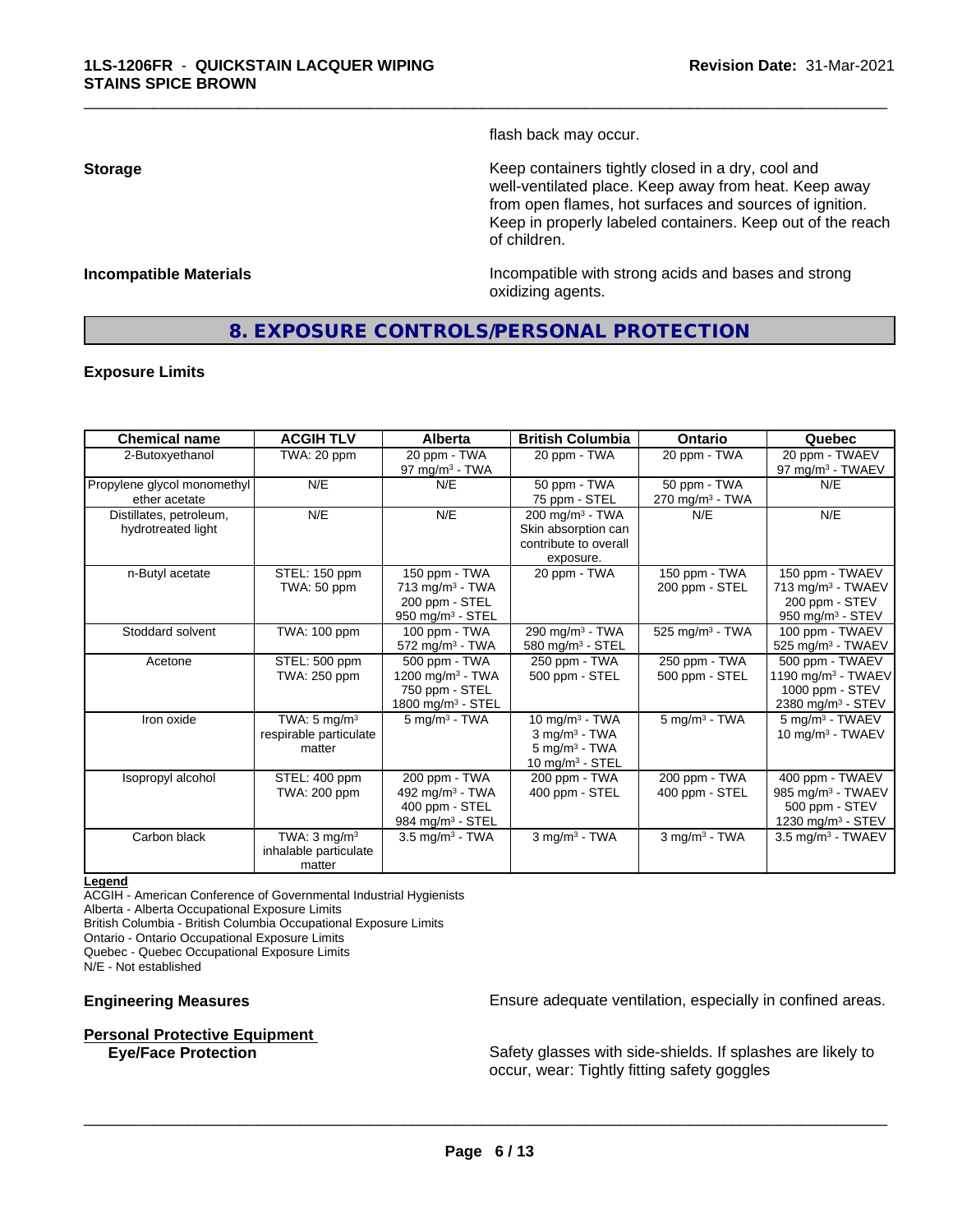**Skin Protection Protection Protective gloves and impervious clothing. Respiratory Protection Network 1** Use only with adequate ventilation. In operations where exposure limits are exceeded, use a NIOSH approved respirator that has been selected by a technically qualified person for the specific work conditions. When spraying the product or applying in confined areas, wear a NIOSH approved respirator specified for paint spray or organic vapors.

**Hygiene Measures Avoid contact with skin, eyes and clothing. Remove and Avoid contact with skin, eyes and clothing. Remove and** wash contaminated clothing before re-use. Wash thoroughly after handling.

#### **9. PHYSICAL AND CHEMICAL PROPERTIES**

**Appearance** liquid **Odor** solvent **Odor Threshold** No information available **Density (lbs/gal)** 7.7 - 7.8 **Specific Gravity** 0.92 - 0.94 **pH pH**  $\blacksquare$ **Viscosity (cps)** No information available Notice 1, 1999 **Solubility(ies)** No information available in the solution of the solution of the solution available in the solution of the solution of the solution of the solution of the solution of the solution of the solution of the so **Water solubility Water solubility Water solubility Water solubility Water solubility Water solution Evaporation Rate No information available No information available Vapor pressure** No information available **Vapor density Vapor density No information available Wt. % Solids 10 - 20<br>
<b>Vol. % Solids** 10 - 20<br> **Vol. % Solids** 5 - 15 **Vol. % Solids Wt. % Volatiles** 80 - 90 **Vol. % Volatiles** 85 - 95 **VOC Regulatory Limit (g/L)** < 850 **Boiling Point (°F)** 248 **Boiling Point (°C)** 120 **Freezing point (°F)** No information available **Freezing Point (°C)** The state of the Monometer of Noinformation available **Flash point (°F)** 47 **Flash Point (°C)** 8 **Method** PMCC **Flammability (solid, gas)** Not applicable **Upper flammability limit:** Not applicable **Lower flammability limit:**<br> **Autoignition Temperature (°F)** Not applicable available and the Mustafable and Mustafable and Mustafable and Mu **Autoignition Temperature (°F)**  $\qquad \qquad$  No information available<br> **Autoignition Temperature (°C)** No information available **Autoignition Temperature (°C) Decomposition Temperature (°F)** No information available **Decomposition Temperature (°C)** No information available<br> **Partition coefficient Partition available** 

**No information available** 

\_\_\_\_\_\_\_\_\_\_\_\_\_\_\_\_\_\_\_\_\_\_\_\_\_\_\_\_\_\_\_\_\_\_\_\_\_\_\_\_\_\_\_\_\_\_\_\_\_\_\_\_\_\_\_\_\_\_\_\_\_\_\_\_\_\_\_\_\_\_\_\_\_\_\_\_\_\_\_\_\_\_\_\_\_\_\_\_\_\_\_\_\_

### **10. STABILITY AND REACTIVITY**

**Reactivity** Not Applicable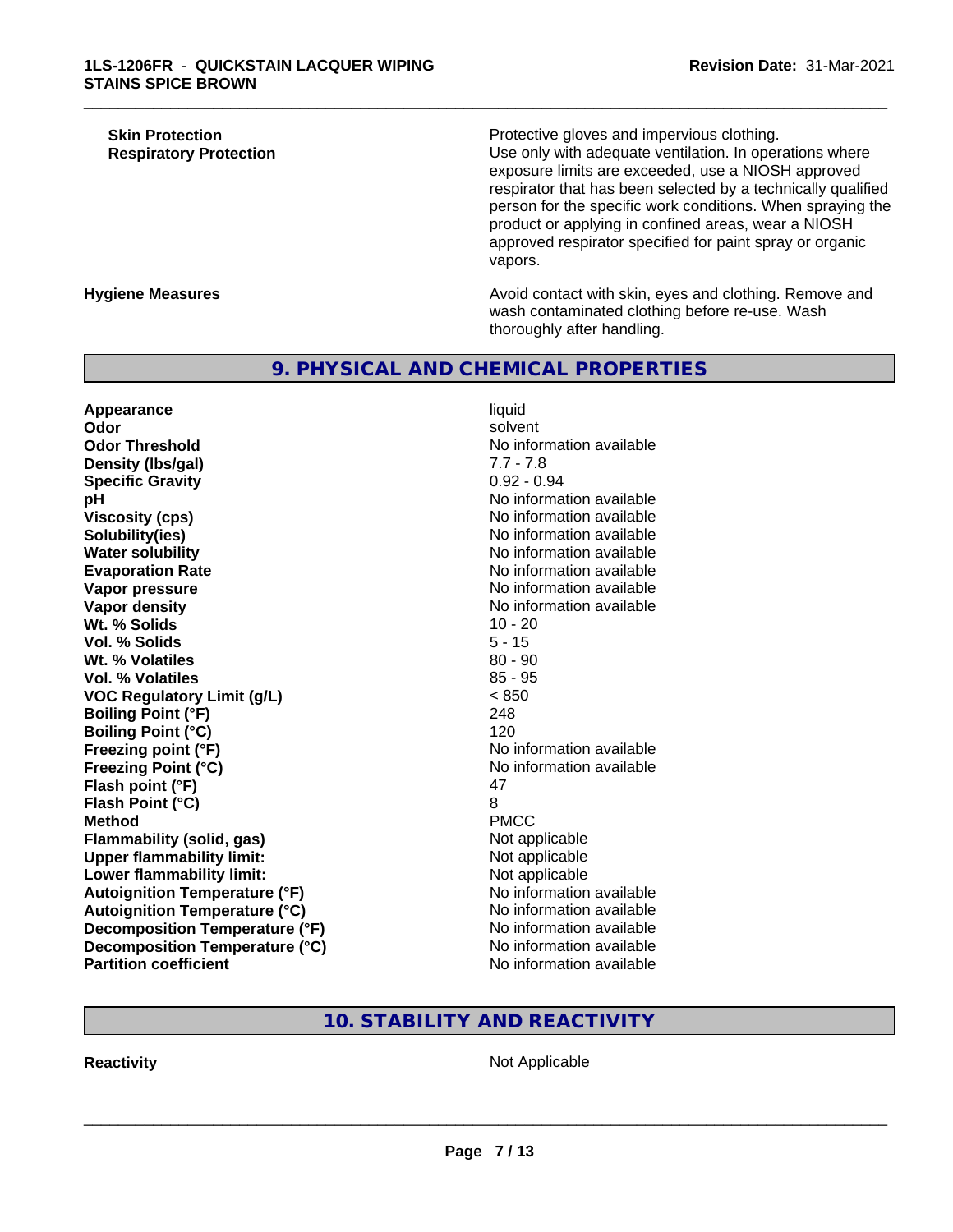| <b>Chemical Stability</b>               | Stable under normal conditions. Hazardous polymerisation<br>does not occur.                                               |
|-----------------------------------------|---------------------------------------------------------------------------------------------------------------------------|
| <b>Conditions to avoid</b>              | Keep away from open flames, hot surfaces, static<br>electricity and sources of ignition. Sparks. Elevated<br>temperature. |
| <b>Incompatible Materials</b>           | Incompatible with strong acids and bases and strong<br>oxidizing agents.                                                  |
| <b>Hazardous Decomposition Products</b> | Thermal decomposition can lead to release of irritating<br>gases and vapors.                                              |
| Possibility of hazardous reactions      | None under normal conditions of use.                                                                                      |

### **11. TOXICOLOGICAL INFORMATION**

#### **Product Information Information on likely routes of exposure**

**Acute Toxicity<br>Product Information** 

**Principal Routes of Exposure Exposure** Eye contact, skin contact and inhalation.

Repeated or prolonged exposure to organic solvents may lead to permanent brain and nervous system damage. Intentional misuse by deliberately concentrating and inhaling vapors may be harmful or fatal.

#### **<u>Symptoms related to the physical, chemical and toxicological characteristics</u>**

**Symptoms** No information available

#### **Delayed and immediate effects as well as chronic effects from short and long-term exposure**

| <i>irritation.</i>                                                                                                                                                                                                                                                            |  |
|-------------------------------------------------------------------------------------------------------------------------------------------------------------------------------------------------------------------------------------------------------------------------------|--|
| May cause skin irritation and/or dermatitis. Prolonged skin<br><b>Skin contact</b><br>contact may defat the skin and produce dermatitis.                                                                                                                                      |  |
| Harmful by inhalation. High vapor / aerosol concentrations<br><b>Inhalation</b><br>are irritating to the eyes, nose, throat and lungs and may<br>cause headaches, dizziness, drowsiness,<br>unconsciousness, and other central nervous system<br>effects.                     |  |
| Ingestion<br>Harmful if swallowed. Ingestion may cause irritation to<br>mucous membranes. Small amounts of this product<br>aspirated into the respiratory system during ingestion or<br>vomiting may cause mild to severe pulmonary injury,<br>possibly progressing to death. |  |
| No information available.<br><b>Sensitization</b>                                                                                                                                                                                                                             |  |
| No information available.<br><b>Neurological Effects</b>                                                                                                                                                                                                                      |  |
| No information available.<br><b>Mutagenic Effects</b>                                                                                                                                                                                                                         |  |
| No information available.<br><b>Reproductive Effects</b>                                                                                                                                                                                                                      |  |
| <b>Developmental Effects</b><br>No information available.                                                                                                                                                                                                                     |  |
| No information available.<br><b>Target organ effects</b>                                                                                                                                                                                                                      |  |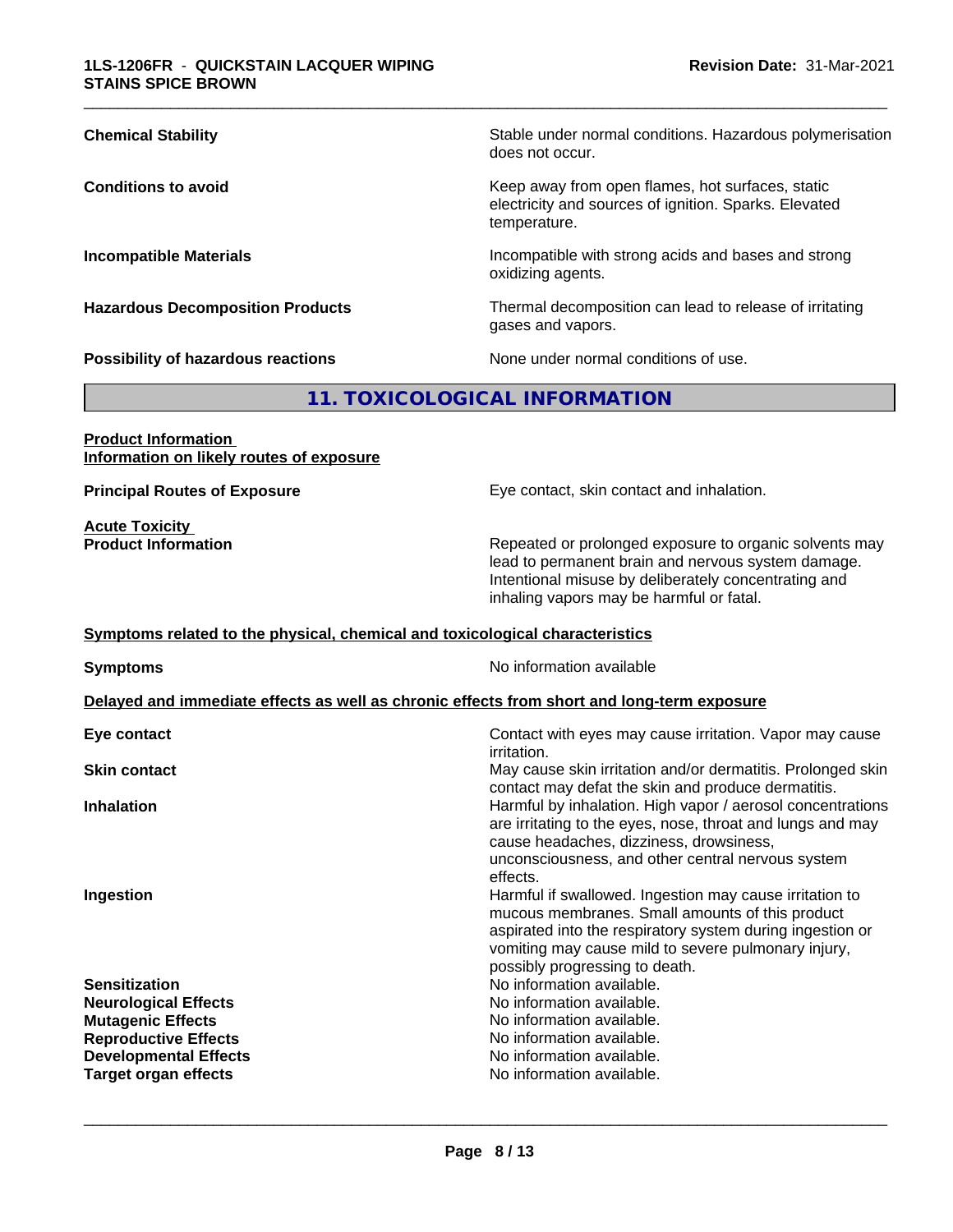| May cause disorder and damage to the, Respiratory<br>system, Central nervous system.                                                                                                                                                                                                                                                                    |
|---------------------------------------------------------------------------------------------------------------------------------------------------------------------------------------------------------------------------------------------------------------------------------------------------------------------------------------------------------|
| Causes damage to organs through prolonged or repeated<br>exposure if inhaled, May cause disorder and damage to<br>the, liver, kidney, spleen, blood, Central nervous system,<br>Causes damage to organs through prolonged or repeated<br>exposure if swallowed, Causes damage to organs through<br>prolonged or repeated exposure in contact with skin. |
| No information available.                                                                                                                                                                                                                                                                                                                               |
| May be harmful if swallowed and enters airways. Small<br>amounts of this product aspirated into the respiratory<br>system during ingestion or vomiting may cause mild to<br>severe pulmonary injury, possibly progressing to death.                                                                                                                     |
|                                                                                                                                                                                                                                                                                                                                                         |

#### **Numerical measures of toxicity**

#### **The following values are calculated based on chapter 3.1 of the GHS document**

| ATEmix (oral)                        | 1344 ma/ka  |
|--------------------------------------|-------------|
| <b>ATEmix (dermal)</b>               | 2227 ma/ka  |
| <b>ATEmix (inhalation-dust/mist)</b> | 1952.7 mg/L |
| <b>ATEmix (inhalation-vapor)</b>     | 25.2 mg/L   |

#### **Component Information**

| Chemical name                                                 | Oral LD50                | Dermal LD50             | Inhalation LC50                       |
|---------------------------------------------------------------|--------------------------|-------------------------|---------------------------------------|
| 2-Butoxyethanol<br>111-76-2                                   | $= 1300$ mg/kg (Rat)     | > 2000 mg/kg (Rabbit)   | $>$ 4.9 mg/L (Rat) 3H                 |
| Propylene glycol monomethyl ether<br>acetate<br>108-65-6      | $= 8532$ mg/kg (Rat)     | $> 5$ g/kg (Rabbit)     |                                       |
| Distillates, petroleum, hydrotreated<br>light<br>64742-47-8   | $> 5000$ mg/kg (Rat)     | $>$ 2000 mg/kg (Rabbit) | $> 5.2$ mg/L (Rat) 4 h                |
| n-Butyl acetate<br>123-86-4                                   | $= 10768$ mg/kg (Rat)    | > 17600 mg/kg (Rabbit)  |                                       |
| Acetone<br>67-64-1                                            | $=$ 5800 mg/kg (Rat)     | > 15700 mg/kg (Rabbit)  | $=$ 50100 mg/m <sup>3</sup> (Rat) 8 h |
| cellulose, nitrate<br>9004-70-0                               | 5 g/kg (Rat)             |                         |                                       |
| VM&P naphtha<br>64742-89-8                                    | $\overline{\phantom{a}}$ | $= 3000$ mg/kg (Rabbit) |                                       |
| Iron oxide<br>1309-37-1                                       | $> 10000$ mg/kg (Rat)    |                         |                                       |
| Isopropyl alcohol<br>67-63-0                                  | $= 1870$ mg/kg (Rat)     | $= 4059$ mg/kg (Rabbit) | $= 72600$ mg/m <sup>3</sup> (Rat) 4 h |
| <b>Odorless Mineral Spirits</b><br>64741-65-7                 | $>$ 7000 mg/kg (Rat)     | $>$ 2000 mg/kg (Rabbit) | $> 5.04$ mg/L (Rat) 4 h               |
| Solvent naphtha, petroleum,<br>medium aliphatic<br>64742-88-7 | $> 25$ mL/kg (Rat)       | $>$ 3000 mg/kg (Rabbit) |                                       |
| Carbon black<br>1333-86-4                                     | $> 15400$ mg/kg (Rat)    | > 3 g/kg (Rabbit)       |                                       |

### **Chronic Toxicity**

#### **Carcinogenicity**

*The information below indicateswhether each agency has listed any ingredient as a carcinogen:.*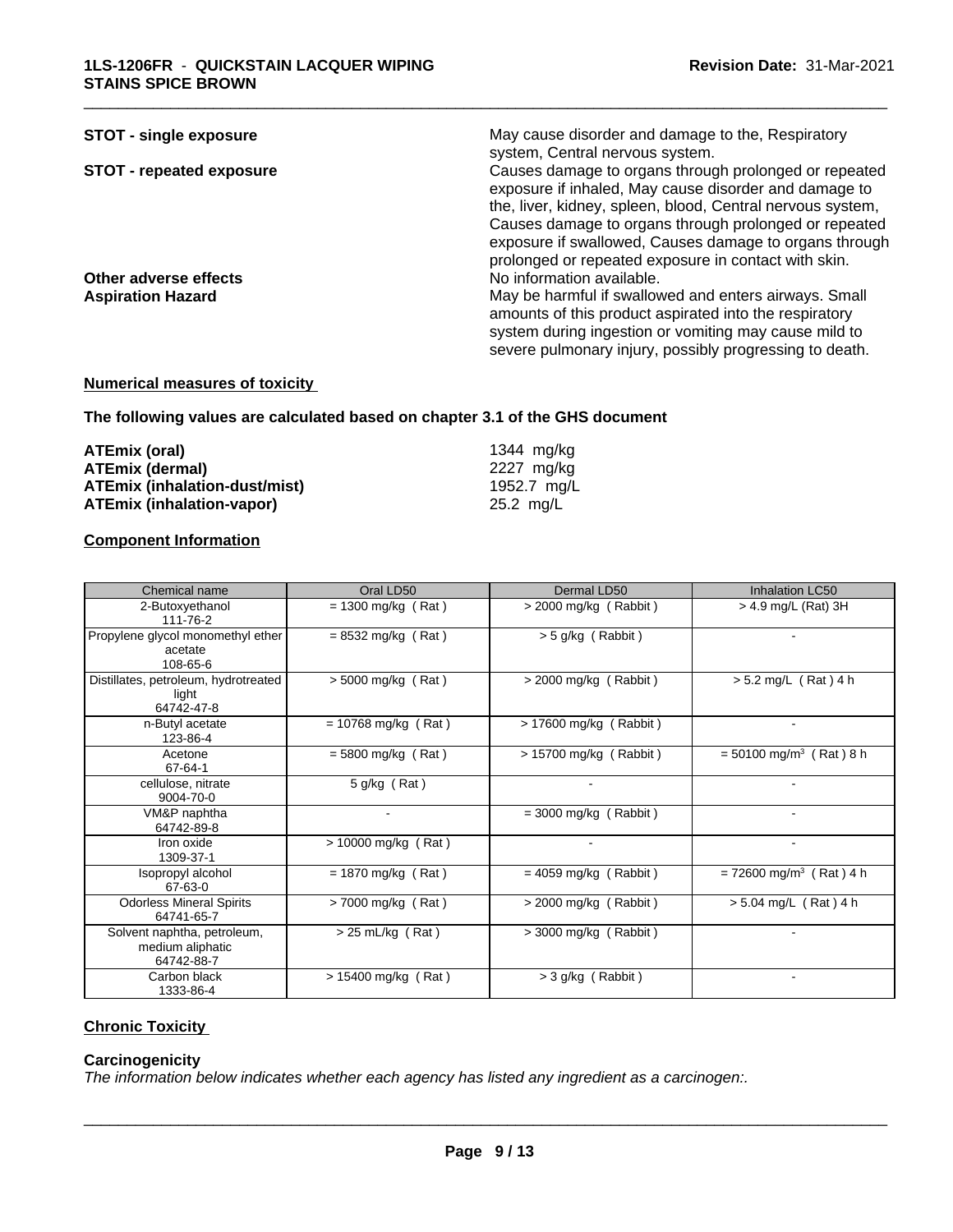| <b>Chemical name</b> | IARC                                  | <b>NTP</b> |
|----------------------|---------------------------------------|------------|
|                      | - Possible Human Carcinogen  <br>2B - |            |
| Carbon black         |                                       |            |

#### **Legend**

IARC - International Agency for Research on Cancer NTP - National Toxicity Program OSHA - Occupational Safety & Health Administration

**12. ECOLOGICAL INFORMATION**

#### **Ecotoxicity Effects**

The environmental impact of this product has not been fully investigated.

#### **Product Information**

#### **Acute Toxicity to Fish**

No information available

#### **Acute Toxicity to Aquatic Invertebrates**

No information available

#### **Acute Toxicity to Aquatic Plants**

No information available

#### **Persistence / Degradability**

No information available.

#### **Bioaccumulation**

There is no data for this product.

#### **Mobility in Environmental Media**

No information available.

#### **Ozone**

No information available

#### **Component Information**

#### **Acute Toxicity to Fish**

2-Butoxyethanol LC50: 1490 mg/L (Bluegill sunfish - 96 hr.) n-Butyl acetate LC50: 18 mg/L (Fathead Minnow - 96 hr.) Acetone LC50: 8300 (Bluegill - 96 hr.) mg/L

#### **Acute Toxicity to Aquatic Invertebrates**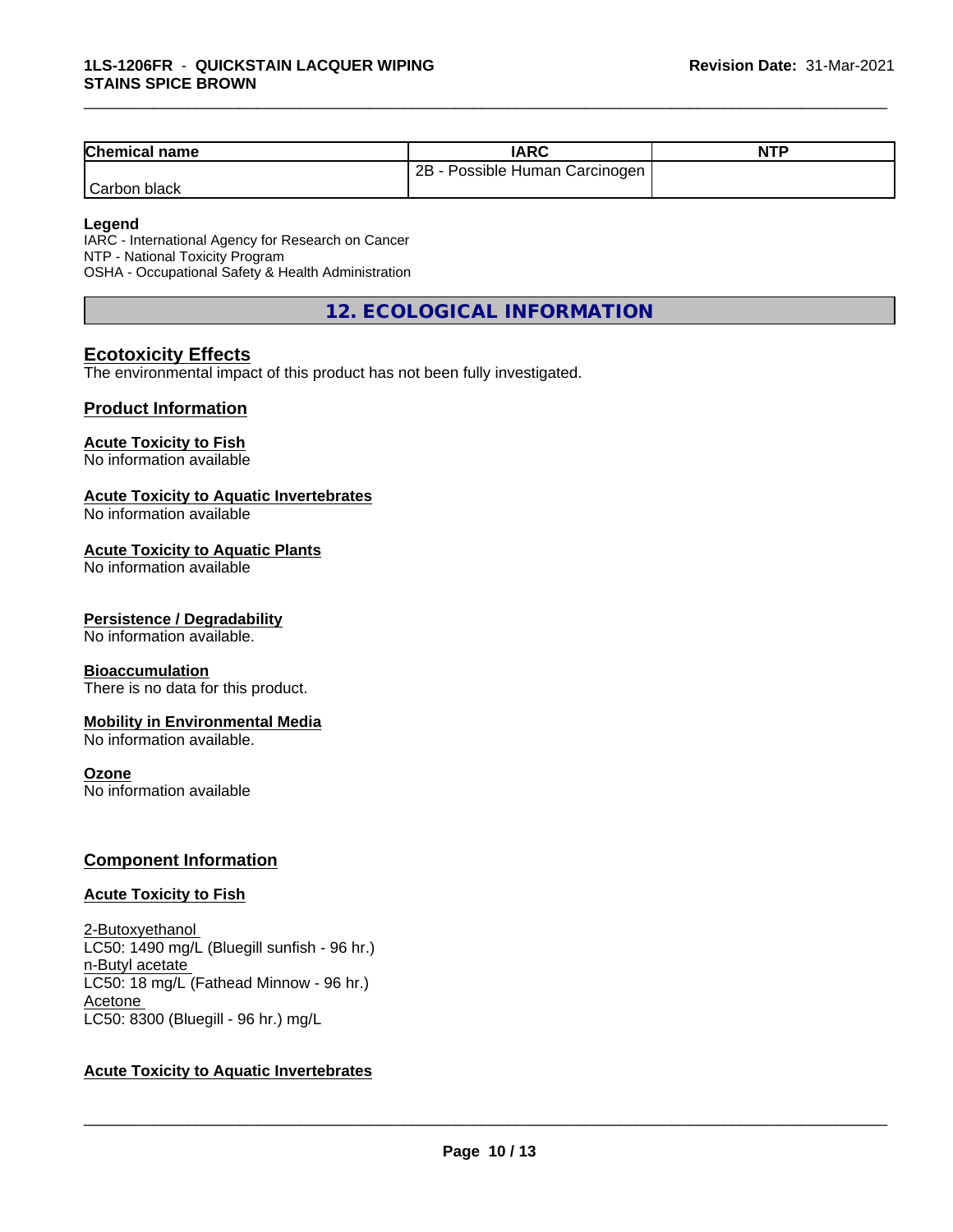n-Butyl acetate EC50: 72.8 mg/L (Daphnia magna - 48 hr.) Acetone EC50: 12600 mg/L (Daphnia magna - 48 hr.)

#### **Acute Toxicity to Aquatic Plants**

n-Butyl acetate EC50: 674.7 mg/L (Green algae (Scenedesmus subspicatus), 72 hrs.)

### **13. DISPOSAL CONSIDERATIONS**

\_\_\_\_\_\_\_\_\_\_\_\_\_\_\_\_\_\_\_\_\_\_\_\_\_\_\_\_\_\_\_\_\_\_\_\_\_\_\_\_\_\_\_\_\_\_\_\_\_\_\_\_\_\_\_\_\_\_\_\_\_\_\_\_\_\_\_\_\_\_\_\_\_\_\_\_\_\_\_\_\_\_\_\_\_\_\_\_\_\_\_\_\_

**Waste Disposal Method Dispose of in accordance with federal, state, provincial,** and local regulations. Local requirements may vary, consult your sanitation department or state-designated environmental protection agency for more disposal options.

**Empty Container Warning <b>Emptied** Containers may retain product residue. Follow label warnings even after container is emptied. Residual vapors may explode on ignition.

#### **14. TRANSPORT INFORMATION**

**TDG Proper Shipping Name** PAINT **Hazard class** 3 **UN-No.** UN1263 **Packing Group III Description** UN1263, PAINT, 3, II **ICAO / IATA** Contact the preparer for further information. **IMDG / IMO Contact the preparer for further information.** 

#### **15. REGULATORY INFORMATION**

#### **International Inventories**

|                    | <b>TSCA: United States</b> |
|--------------------|----------------------------|
| <b>DSL: Canada</b> |                            |

Yes - All components are listed or exempt. Yes - All components are listed or exempt.

#### **National Pollutant Release Inventory (NPRI)**

#### **NPRI Parts 1- 4**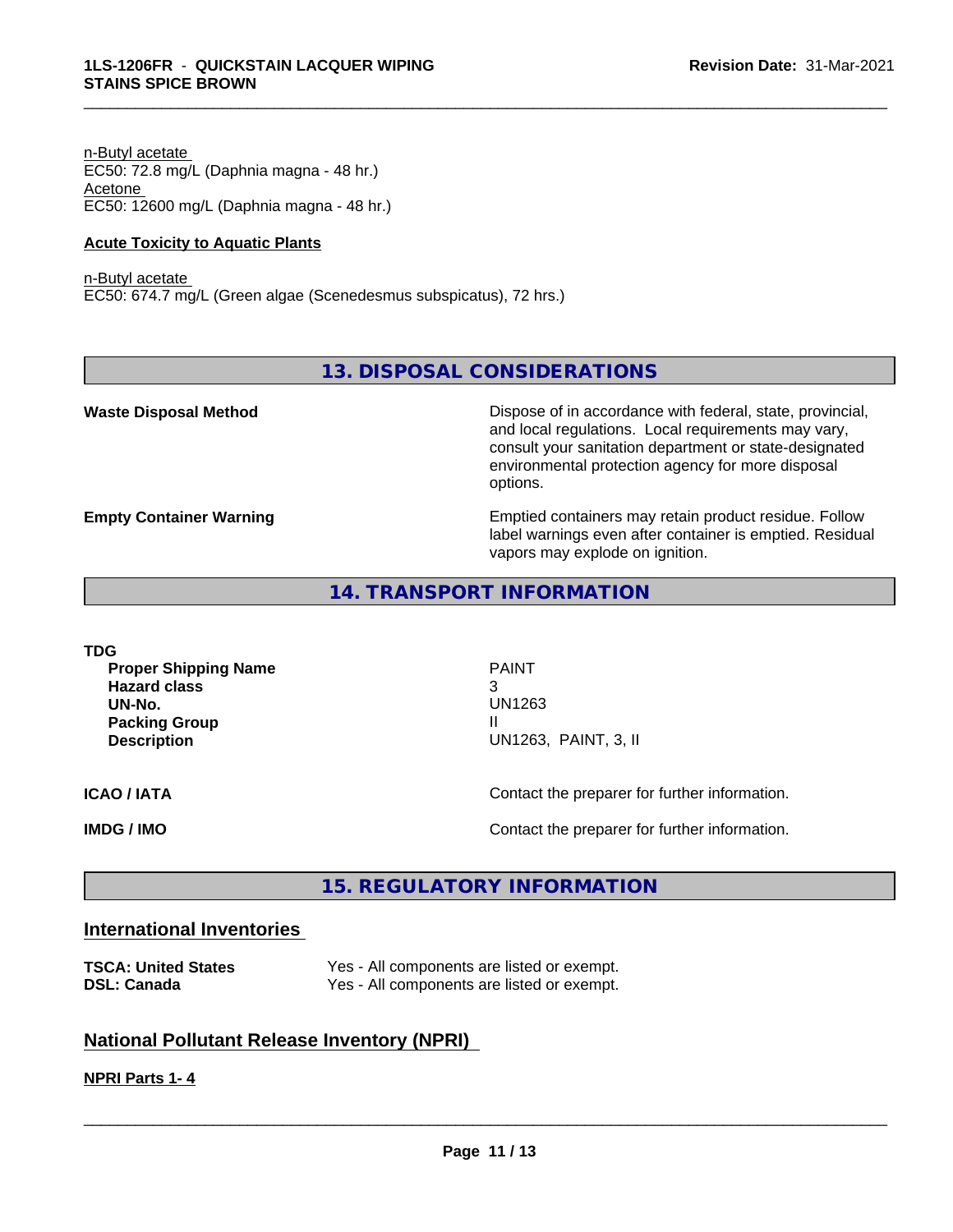This product contains the following Parts 1-4 NPRI chemicals:

| <b>Chemical name</b> | CAS No.       | Weight-% | <b>NPRI Parts 1-4</b> |
|----------------------|---------------|----------|-----------------------|
| 2-Butoxyethanol      | 1-76-2<br>144 | . 40%    | ∟isted                |
| Isopropyl alcohol    | 67-63-0       | 5%       | ∟isted                |

\_\_\_\_\_\_\_\_\_\_\_\_\_\_\_\_\_\_\_\_\_\_\_\_\_\_\_\_\_\_\_\_\_\_\_\_\_\_\_\_\_\_\_\_\_\_\_\_\_\_\_\_\_\_\_\_\_\_\_\_\_\_\_\_\_\_\_\_\_\_\_\_\_\_\_\_\_\_\_\_\_\_\_\_\_\_\_\_\_\_\_\_\_

#### **NPRI Part 5**

This product contains the following NPRI Part 5 Chemicals:

| <b>Chemical name</b>                 | CAS No.    | Weight-%   | <b>NPRI Part 5</b> |  |
|--------------------------------------|------------|------------|--------------------|--|
| 2-Butoxyethanol                      | 111-76-2   | 15 - 40%   | Listed             |  |
| Propylene glycol monomethyl ether    | 108-65-6   | $10 - 30%$ | Listed             |  |
| acetate                              |            |            |                    |  |
| Distillates, petroleum, hydrotreated | 64742-47-8 | 7 - 13%    | Listed             |  |
| liaht                                |            |            |                    |  |
| n-Butyl acetate                      | 123-86-4   | $3 - 7%$   | Listed             |  |
| Stoddard solvent                     | 8052-41-3  | 1 - 5%     | Listed             |  |
| VM&P naphtha                         | 64742-89-8 | 1 - 5%     | Listed             |  |
| Isopropyl alcohol                    | 67-63-0    | 1 - 5%     | Listed             |  |
| <b>Odorless Mineral Spirits</b>      | 64741-65-7 | $1 - 5%$   | Listed             |  |
| Solvent naphtha, petroleum, medium   | 64742-88-7 | 1 - 5%     | Listed             |  |
| aliphatic                            |            |            |                    |  |

#### **WHMIS Regulatory Status**

This product has been classified in accordance with the hazard criteria of the Hazardous Products Regulations (HPR) and the SDS contains all the information required by the HPR.

| 16. OTHER INFORMATION |                                                    |                                                                            |               |                                                                                                                                                                                                                                                                                                                                                                                                                                             |
|-----------------------|----------------------------------------------------|----------------------------------------------------------------------------|---------------|---------------------------------------------------------------------------------------------------------------------------------------------------------------------------------------------------------------------------------------------------------------------------------------------------------------------------------------------------------------------------------------------------------------------------------------------|
| HMIS -                | Health: $3*$                                       | <b>Flammability: 3</b>                                                     | Reactivity: 1 | $PPE: -$                                                                                                                                                                                                                                                                                                                                                                                                                                    |
| <b>HMIS Legend</b>    |                                                    |                                                                            |               |                                                                                                                                                                                                                                                                                                                                                                                                                                             |
| 0 - Minimal Hazard    |                                                    |                                                                            |               |                                                                                                                                                                                                                                                                                                                                                                                                                                             |
| 1 - Slight Hazard     |                                                    |                                                                            |               |                                                                                                                                                                                                                                                                                                                                                                                                                                             |
| 2 - Moderate Hazard   |                                                    |                                                                            |               |                                                                                                                                                                                                                                                                                                                                                                                                                                             |
| 3 - Serious Hazard    |                                                    |                                                                            |               |                                                                                                                                                                                                                                                                                                                                                                                                                                             |
| 4 - Severe Hazard     |                                                    |                                                                            |               |                                                                                                                                                                                                                                                                                                                                                                                                                                             |
| * - Chronic Hazard    |                                                    |                                                                            |               |                                                                                                                                                                                                                                                                                                                                                                                                                                             |
|                       |                                                    | X - Consult your supervisor or S.O.P. for "Special" handling instructions. |               |                                                                                                                                                                                                                                                                                                                                                                                                                                             |
|                       | present under the actual normal conditions of use. |                                                                            |               | Note: The PPE rating has intentionally been left blank. Choose appropriate PPE that will protect employees from the hazards the material will                                                                                                                                                                                                                                                                                               |
|                       |                                                    |                                                                            |               | Caution: HMIS® ratings are based on a 0-4 rating scale, with 0 representing minimal hazards or risks, and 4 representing significant hazards or<br>risks. Although HMIS® ratings are not required on MSDSs under 29 CFR 1910.1200, the preparer, has chosen to provide them. HMIS® ratings are<br>to be used only in conjunction with a fully implemented HMIS® program by workers who have received appropriate HMIS® training. HMIS® is a |

 **WARNING!** If you scrape, sand, or remove old paint, you may release lead dust. LEAD IS TOXIC. EXPOSURE TO LEAD DUST CAN CAUSE SERIOUS ILLNESS, SUCH AS BRAIN DAMAGE, ESPECIALLY IN CHILDREN. PREGNANT WOMEN SHOULD ALSO AVOID EXPOSURE.Wear a NIOSH approved respirator to control lead exposure. Clean up carefully with a HEPA vacuum and a wet mop. Before you start, find out how to protect yourself

*registered trade and service mark of the NPCA. HMISÒ materials may be purchased exclusively from J. J. Keller (800) 327-6868.*